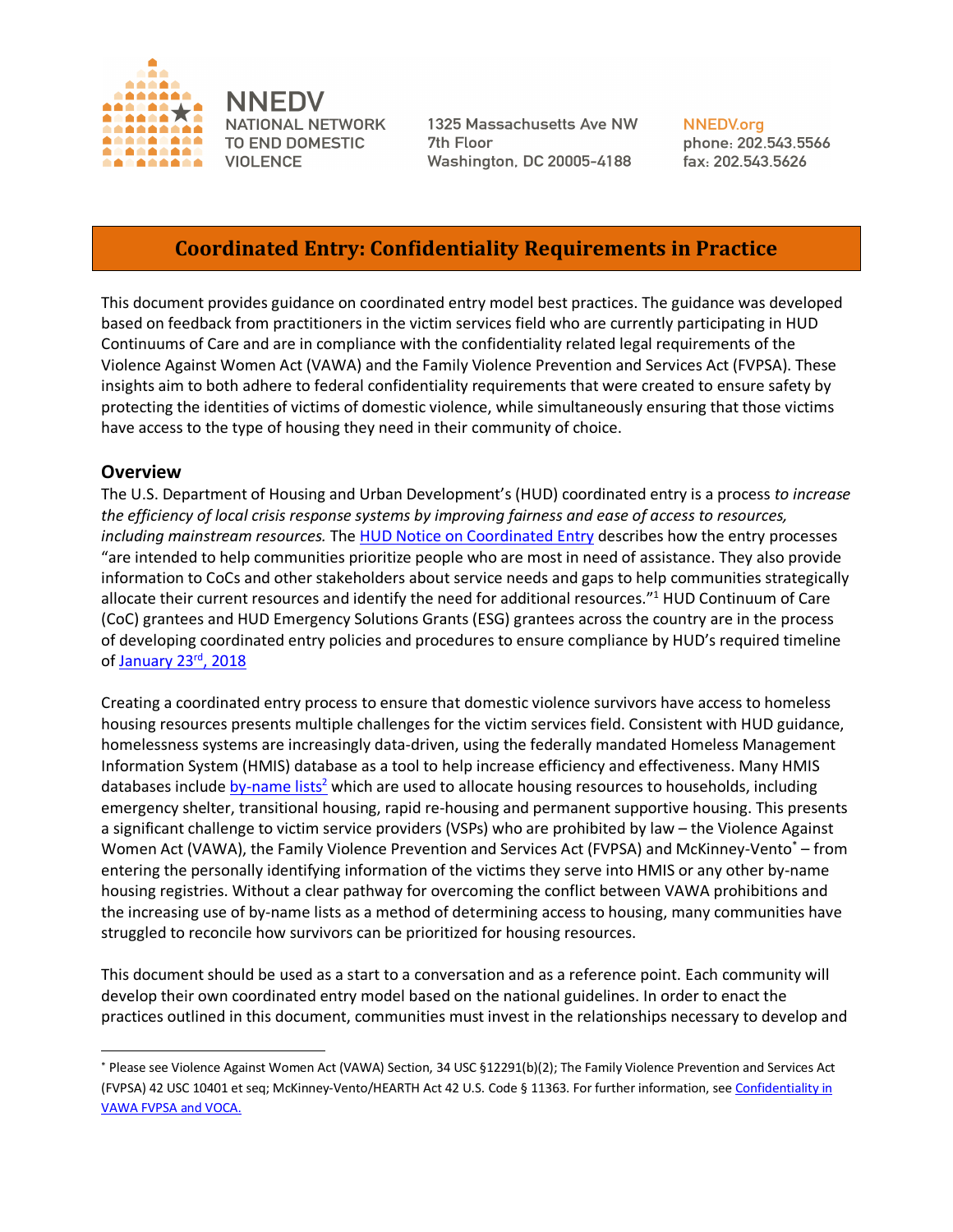implement a safe and confidential practice for survivors. The full collaboration and participation of VSPs in the development and implementation of coordinated entry is critical to meet the federal confidentiality and survivor-centered safety requirements.

## **Key Elements for Effective, Confidential Coordinated Entry**

A number of communities and states across the country have built effective coordinated entry processes that are in compliance with VAWA and FVPSA, prioritizing the safety and confidentiality of the survivors. While NNEDV does not endorse a specific model or models, this document highlights innovative coordinated entry practices that adhere to confidentiality requirements. HUD is encouraging CoCs to work with the victim service providers in their community to establish either a process for their participation in the CoC's coordinated entry process or to establish their own coordinated entry process outside of the HMIS*.* NNEDV encourages communities to create an aligned or parallel coordinated entry process that is both effective and responsive to the vulnerable populations and unique needs of individual communities. The examples highlighted below describe foundational elements of coordinated entry that are inclusive of confidentiality best practices and in compliance with VAWA and FVPSA.

The coordinated entry homelessness and VSP partners provided critical feedback for the purposes of creating this best practices document and shared with us key elements to their on-going success. These are outlined in the following subsections.

## **Partnership and collaboration across systems**

In order to create a homelessness system that is responsive and equitable in prioritizing the most vulnerable households across populations, the following strategies have been employed by communities demonstrating a strong coordinated entry process:

- Ongoing relationship building across agencies and systems, as demonstrated through:
	- $\circ$  A foundational commitment to continued communication and collaboration between CoCs, homeless service providers and VSPs;
	- $\circ$  Mutually agreed upon shared principles, goals, and values that ensure equitable crosssystem access for survivors;
	- $\circ$  Agreed upon assessments specifically for survivors, and attention to trauma-informed approaches to assessment that includes safety planning
	- $\circ$  Coordinated housing protocols designed to prioritize ongoing investment in relationship building;
	- o Shared leadership on Continuum of Care (CoC) boards with meaningful involvement across the VSP and homelessness systems;
	- $\circ$  State agencies, homeless coalitions, domestic violence and sexual assault coalitions, and local VSPs working together to develop coordinated entry processes;
	- $\circ$  Regular meetings between leadership of VSPs and homelessness and housing service providers; and
	- $\circ$  VSPs active investment and participation in CoC or BoS statewide coordinated entry.
- Prioritizing ongoing, cross-systems training for housing and victim service providers, including:
	- o Training for victim advocates on administering coordinated entry screening tools; and
	- $\circ$  Training for housing advocates on the unique needs of domestic violence, sexual assault and stalking survivors and the complexities they face when rebuilding their lives.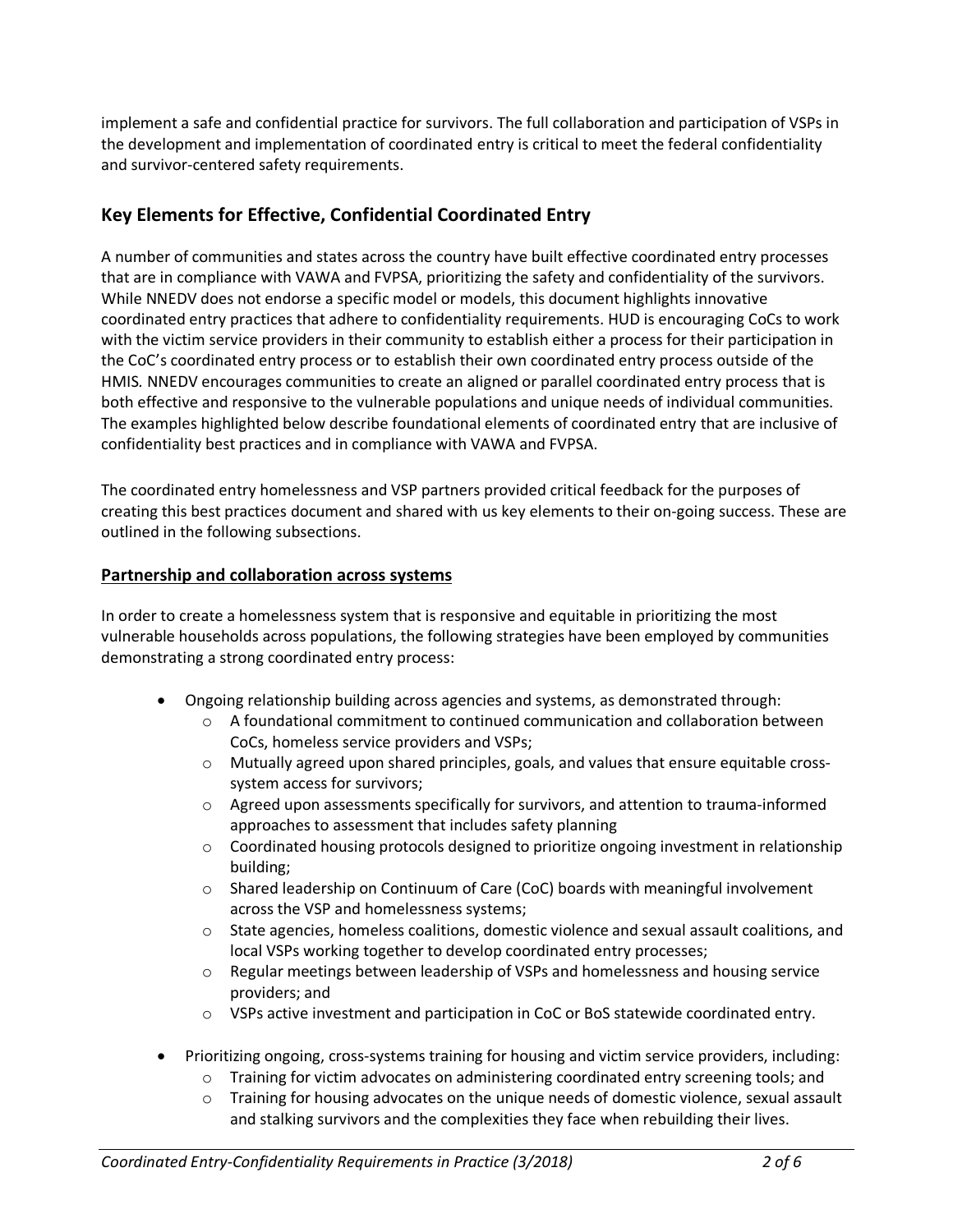• A commitment to prioritizing ongoing technical assistance for homeless and victim service providers.

### **Model coordinated entry practices regarding shared referrals**

How do we provide safety and protect a domestic violence survivor's identity while also ensuring that the survivor has access to the type of housing they need, and in their community of choice? Here are a few coordinated entry protocols and models for consideration:

### **Coordinated Entry Protocol Scenario:**

- 1. **Assessment:** A domestic violence survivor completes a trauma-informed and survivor-centered assessment, as determined by the community, with a domestic violence advocate.
- 2. **Scoring and data collection:** The result (often also known as a "score") is collected and the completed screening tool is destroyed to protect the domestic violence survivor's confidentiality. (It is considered best practice to keep as little information as necessary in a domestic violence survivor's client file while they are accessing VSP services.)
- 3. **Referral:** According to VAWA and FVPSA, no personally identifying information can be shared outside of the referring VSP into a shared database such as an HMIS or an excel file or google document. As outlined below, only minimal information (and no personally identifiable information) should be provided to enable the survivor to be added to a **by-name list**. Drawing from the information received in the scoring and data collection stage, the domestic violence advocate completes a de-identified referral form without any personally identifying information included. The non-personally identifying data entry fields (see listed below) can be sent to the coordinated entry point of contact and entered into the by-name list. The following recommended data entry fields provide samples that are in compliance with VAWA and FVPSA requirements:

| Data Entry Field         | <b>Description of Field</b>                                                            |  |  |  |  |
|--------------------------|----------------------------------------------------------------------------------------|--|--|--|--|
| Referral Date (not       | Date the domestic violence survivor's unidentified information was sent to             |  |  |  |  |
| program entry            | coordinated entry. A referral date could be identifiable information if an abuser      |  |  |  |  |
| date)                    | has access to this information. It is necessary to change to referral date or leave it |  |  |  |  |
|                          | blank if the domestic violence survivor communicates safety and housing concerns       |  |  |  |  |
|                          | related to documenting it. A program entry date could potentially be personally        |  |  |  |  |
|                          | identifiable if coupled with other demographic information.                            |  |  |  |  |
| Location where           | Enter the geographic area(s) in which the domestic violence survivor is seeking        |  |  |  |  |
| survivor seeks           | housing.                                                                               |  |  |  |  |
| placement                |                                                                                        |  |  |  |  |
| <b>Coordinated Entry</b> | The result the domestic violence survivor received from the coordinated entry          |  |  |  |  |
| Assessment Tool          | screening conducted by the VSP.                                                        |  |  |  |  |
| Result                   |                                                                                        |  |  |  |  |
| Household Type           | The number of bedrooms the domestic violence survivor will need given their            |  |  |  |  |
|                          | family size. This data field is very important, as number of bedrooms is not a         |  |  |  |  |
|                          | personally identifying piece of information about a domestic violence survivor. Do     |  |  |  |  |
|                          | not capture number of children in this category, because it is personally              |  |  |  |  |
|                          | identifying information and would not be in compliance with VAWA/FVPSA.                |  |  |  |  |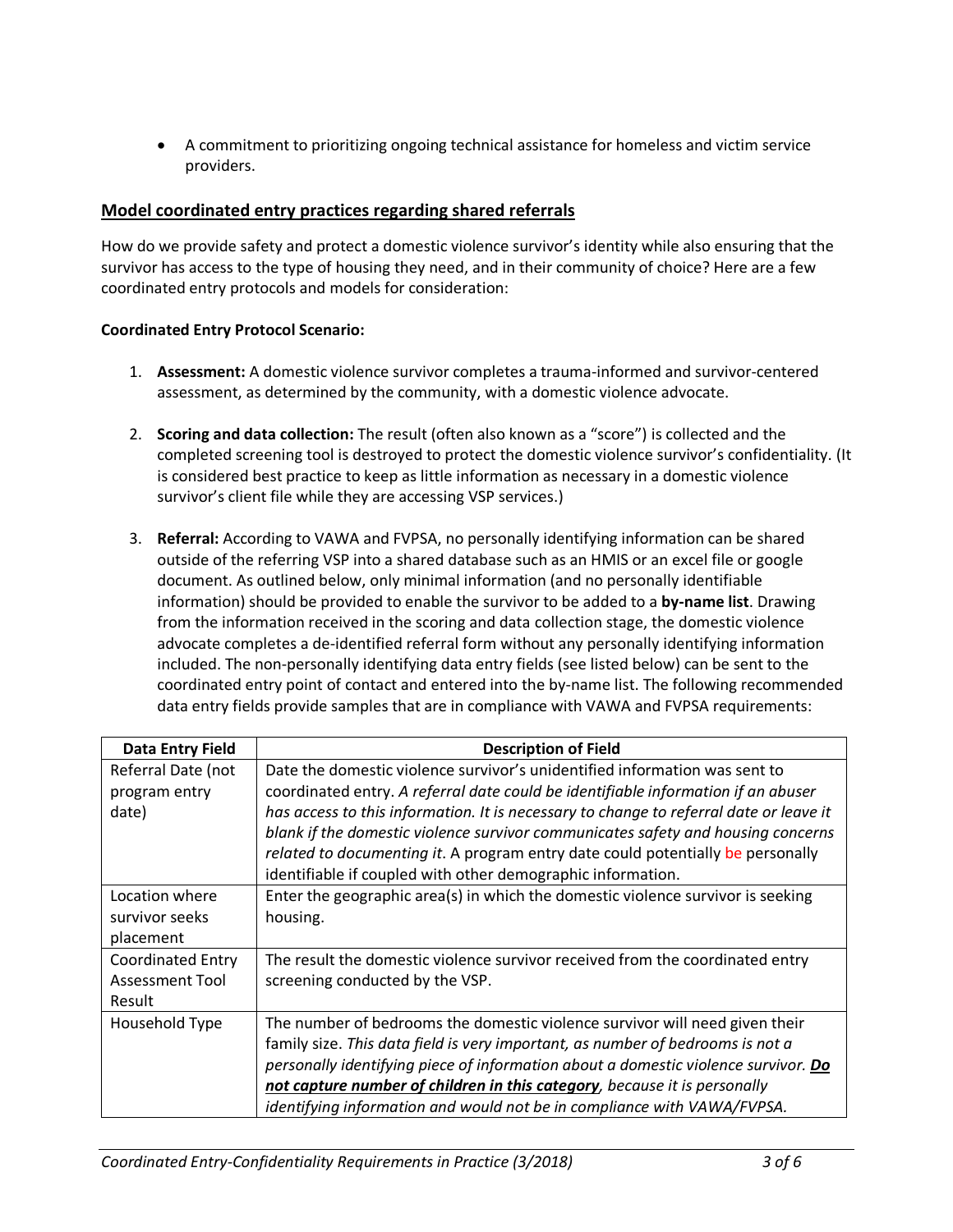| Chronically                  | Is the domestic violence survivor chronically homeless by HUD's definition?                                                                                                                                                                                                                                                                                                                                                                                                                                                      |  |  |  |  |
|------------------------------|----------------------------------------------------------------------------------------------------------------------------------------------------------------------------------------------------------------------------------------------------------------------------------------------------------------------------------------------------------------------------------------------------------------------------------------------------------------------------------------------------------------------------------|--|--|--|--|
| <b>Homeless</b>              | Yes/No                                                                                                                                                                                                                                                                                                                                                                                                                                                                                                                           |  |  |  |  |
| DV-specific<br>vulnerability | Is the domestic violence survivor identified as having higher needs or higher<br>vulnerabilities specifically associated with fleeing a domestic violence situation<br>(i.e. serious danger, and other vulnerabilities related to the abuse such as housing<br>insecurity, and polyvictimization)? Many communities have chosen to prioritize<br>domestic violence survivors who are in high risk situations and in serious danger.<br>Others have developed unique tools to specifically assess DV survivors' housing<br>needs. |  |  |  |  |
| Point of Contact -           | The point of contact is the person who processes the domestic violence survivor's                                                                                                                                                                                                                                                                                                                                                                                                                                                |  |  |  |  |
| DV advocate at VSP           | application. They should provide their email and phone number so that the                                                                                                                                                                                                                                                                                                                                                                                                                                                        |  |  |  |  |
| agency                       | designated homeless system lead can contact them when a unit becomes<br>available.                                                                                                                                                                                                                                                                                                                                                                                                                                               |  |  |  |  |
| Unique Client ID#            | This number is assigned by the point of contact and given to the designated<br>homeless system lead. This number is a unique client identification number that<br>the stand alone VSP creates and is not in any way identifying and cannot be<br>decoded by the designated homeless system lead.                                                                                                                                                                                                                                 |  |  |  |  |

**A note on assessments: some communities have developed a DV-specific assessment tool and some communities use their main assessment tool and use a separate tool to determine DV eligibility. There are pros and cons to both methods. More guidance is forth-coming on assessing vulnerability of DV survivors.** 

**Alternative to using by-name referral lists:** To help facilitate the coordinated entry process, a live/shared list (which does not include personally identifying information) can be kept between two points of contact to ensure referrals are not missed. Below is an example of a shared live Excel document from a partnership between the Connecticut Coalition Against Domestic Violence and the Connecticut Coalition to End Homelessness (not entered into HMIS):

| <b>Client Unique</b><br>IID# | Referral<br><b>Submission Date</b> | Housing<br>Acceptance Date | <b>Coordinated Entry</b><br><b>Network Location</b> | <b>Notes</b>                                     |
|------------------------------|------------------------------------|----------------------------|-----------------------------------------------------|--------------------------------------------------|
| DVAgency1                    | 12/21/2016                         |                            | $12/21/16$ Lakeview                                 | Score: 7<br>Household type:2<br><b>High Risk</b> |
| DVAgency2                    | 01/03/2017                         |                            | $1/5/17$ Lakewood                                   | Score: 10<br>Household Type:2 or<br>3 High Risk  |

**Case conferencing:** When housing becomes available, community agencies come together in a group case conferencing process to negotiate and advocate for their program's participants to receive housing placement and resources. During this process, a domestic violence survivor working with a VSP may choose to have the VSP share time-limited information with the group through the use of a time-limited consent to release their information. Time-limited is typically defined as the amount of time needed to achieve a DV survivor's goal in having the information released. This information would include information that the DV survivor consents to share related to their assessment, housing needs, including geographic location and preference (PHS, RRH, TH) and vulnerability tool results. However, if a domestic violence survivor chooses not to share their information due to safety or confidentiality reasons, it should not negatively impact their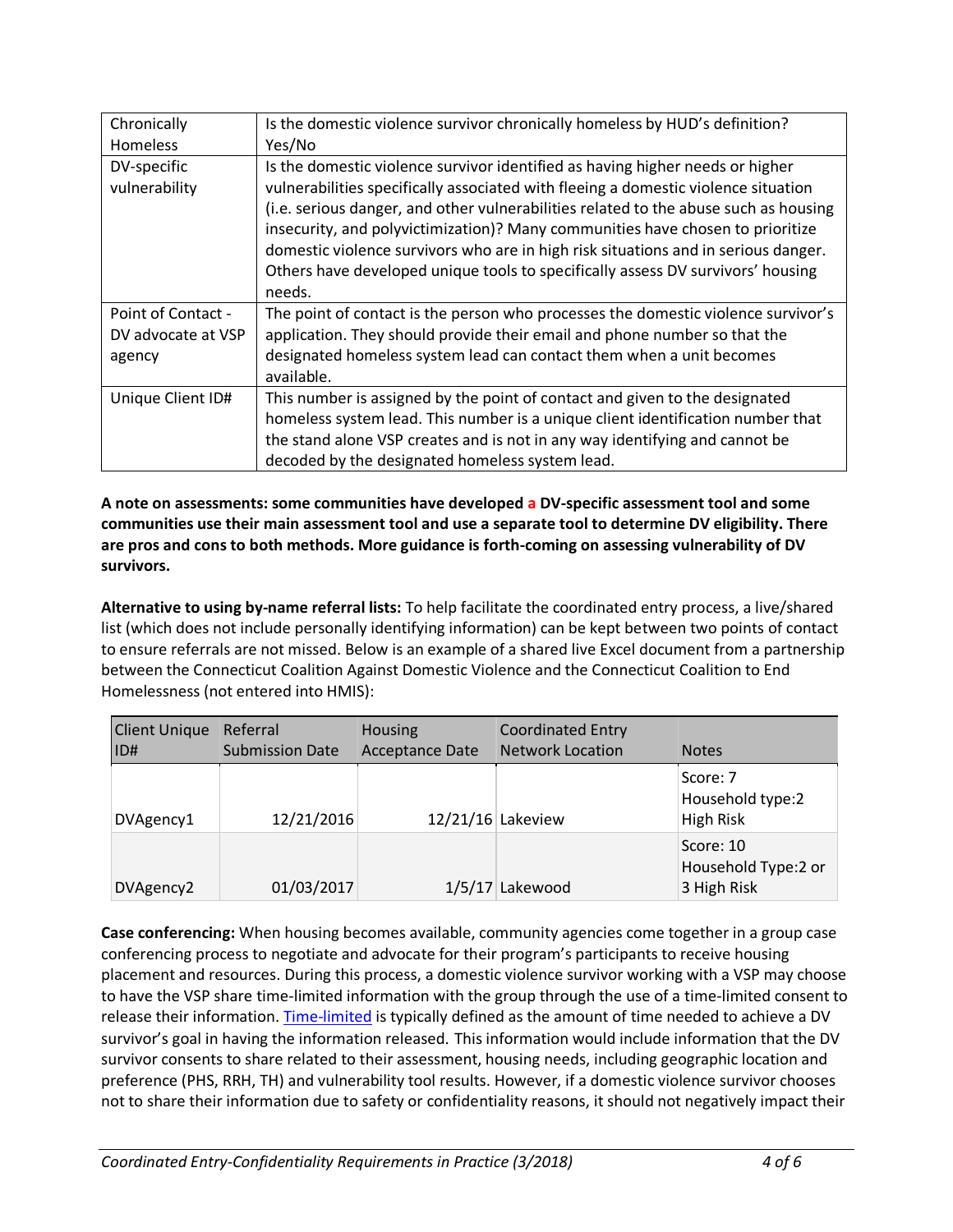access to housing resources during the group decision-making process and their assessment tool(s) results can assist in prioritizing their need.

#### **Coordinated Entry Mainstream Access for Survivors:**

A domestic violence survivor who is receiving services from a VSP can also access the mainstream homelessness system's housing resources by being referred directly to the CoC's determined point of entry. If a DV survivor is referred directly and would like to receive mainstream homeless services through the CoC, VSPs should consider the following areas and work with the CoC and CE process to ensure that each area is addressed by the CE process.

- **Informed consent:** Through an informed consent process, the VSP should ensure the survivor understands the related risks and potential benefits of having their name listed in the system and how this may impact their safety plan. It is also important for the mainstream coordinated entry point to have cross-training from VSPs so that they can establish trauma-informed protocols that support domestic violence survivors who opt-in to mainstream coordinated entry and HMIS.
- **Training:** Mainstream agencies and CoCs can request trainings from VSPs or their state domestic violence coalitions on trauma-informed domestic violence screening and assessments, and safety planning while assisting DV survivors with their housing search. This is recommended to address any safety concerns that may arise for a domestic violence survivor who was referred by a VSP or who came directly from the community at large.
- **Opt-out Options:** Per continued guidance set forth by HUD, any individual has a right to refuse to share personally identifying information *and* must still have access to homelessness and housing resources. If the individual chooses this option, the CE should be able to work with the individual to enter an anonymous entry, similar to what is outlined in Model Coordinated Entry Practices listed above.

#### **Recommended Resources**

- *SNAPS In Focus:* Addressing the Needs of Persons Fleeing Domestic Violence
- CoC Contact Information
- Coordinated Entry Process: Frequently Asked Question for Domestic Violence and Sexual Assault Victim Service Providers
- HUD Exchange- Coordinated Entry CoC Responsibilities
- HUD Exchange- Coordinated Entry Notice
- HUD Exchange- Coordinated Entry Self Assessment
- HUD Exchange- Coordinated Entry Core Elements
- Safe Housing Partnerships
- Trauma-Informed Domestic Violence Services: Understanding the Framework and Approach
- Confidentiality in VAWA FVPSA and VOCA
- Confidentiality Templates for Agencies Working With Survivors

### **Thanks to the following organizations for input on this document**

Connecticut Coalition Against Domestic Violence, Collaborative Solutions, End Domestic Abuse Wisconsin, Indiana Coalition Against Domestic Violence, Multnomah County Domestic and Sexual Violence Coordination Office, and Texas Council on Family Violence